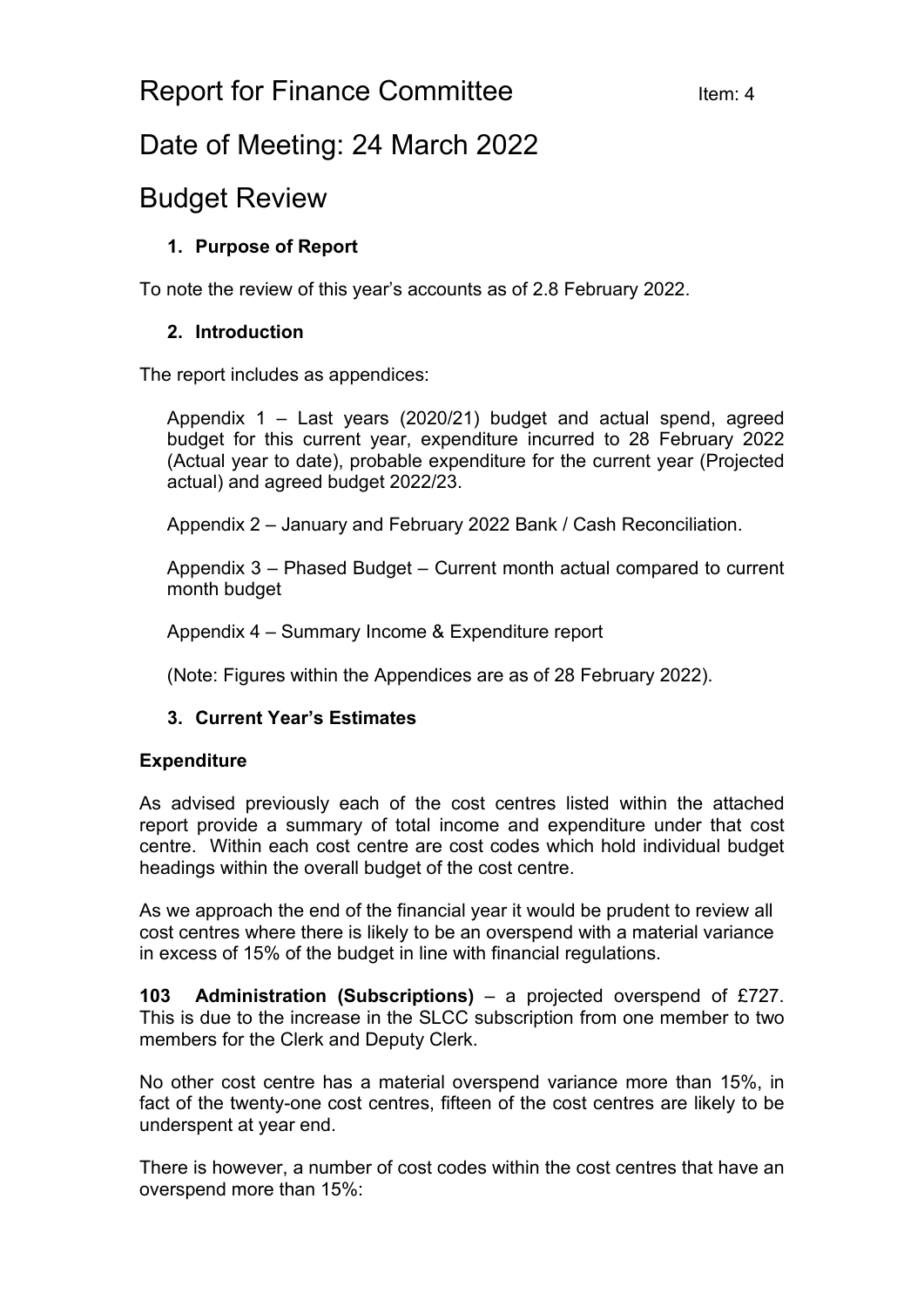#### **102 All departments:**

**4030 – Stationery** – An overspend of £794. This is due to the requirement to replace all the market receipt books to record the level of VAT charged for each trader in line with the internal audit recommendations.

**4032 – Photocopying** – An overspend of £475. Due to an increase of usage. The photocopier contract is being reviewed which will result in a replacement new copier on lease and subsequent lower copier costs, giving an overall reduction in costs based on the same level of use.

**4040 – Insurance** – An overspend of £2169, to cover insurance for the Cherry Picker and new electric van, for which was not budgeted.

**4043 – Phones** – An overspend of £1,381. This budget covers land line and mobile phone charges. The contract for mobile phones has been reviewed and changed as of December 2021 which will show a saving moving forward into the new year.

#### **104 Town Centre Management:**

**4251 – Banners, flags and signs** – An overspend of £246. Additional costs have been accrued due to the purchase of special commonwealth game flags and bunting to celebrate the Queen's Platinum Jubilee.

#### **201 Brookfield Hall:**

**4202 Water & Sewerage** – An overspend of £280. Charges based on usage. Utility costs can be unpredictable. Collectively across all sites the water and sewerage budget are projected to be underspent by £2,000.

**4212 Repairs and Maintenance** – An overspend of £1000. This is due to the unexpected requirement to conduct a Fire Risk assessment of the building and subsequent actions from the assessment.

#### **220 Civic & Elections Expenditure**

**4353 – Civic Regalia** – An overspend of £450. This is due to the purchase of a fabric collar for the Mayoral chain.

#### **601 Civic Hall:**

**4201 – Electricity** – An overspend of £3483. Charges based on usage. Utility costs can be unpredictable. Collectively across all sites the Electricity costs are projected to be within £1000 of the budget.

**4206 – Chubb Security** – An overspend of £1,193. Due to maintenance work carried out on the CCTV system costing £1200.

**4212 – Repairs & Maintenance** – An overspend of £2,177. There was a requirement to repair the evacuation chair when it failed testing to the value of £1,542.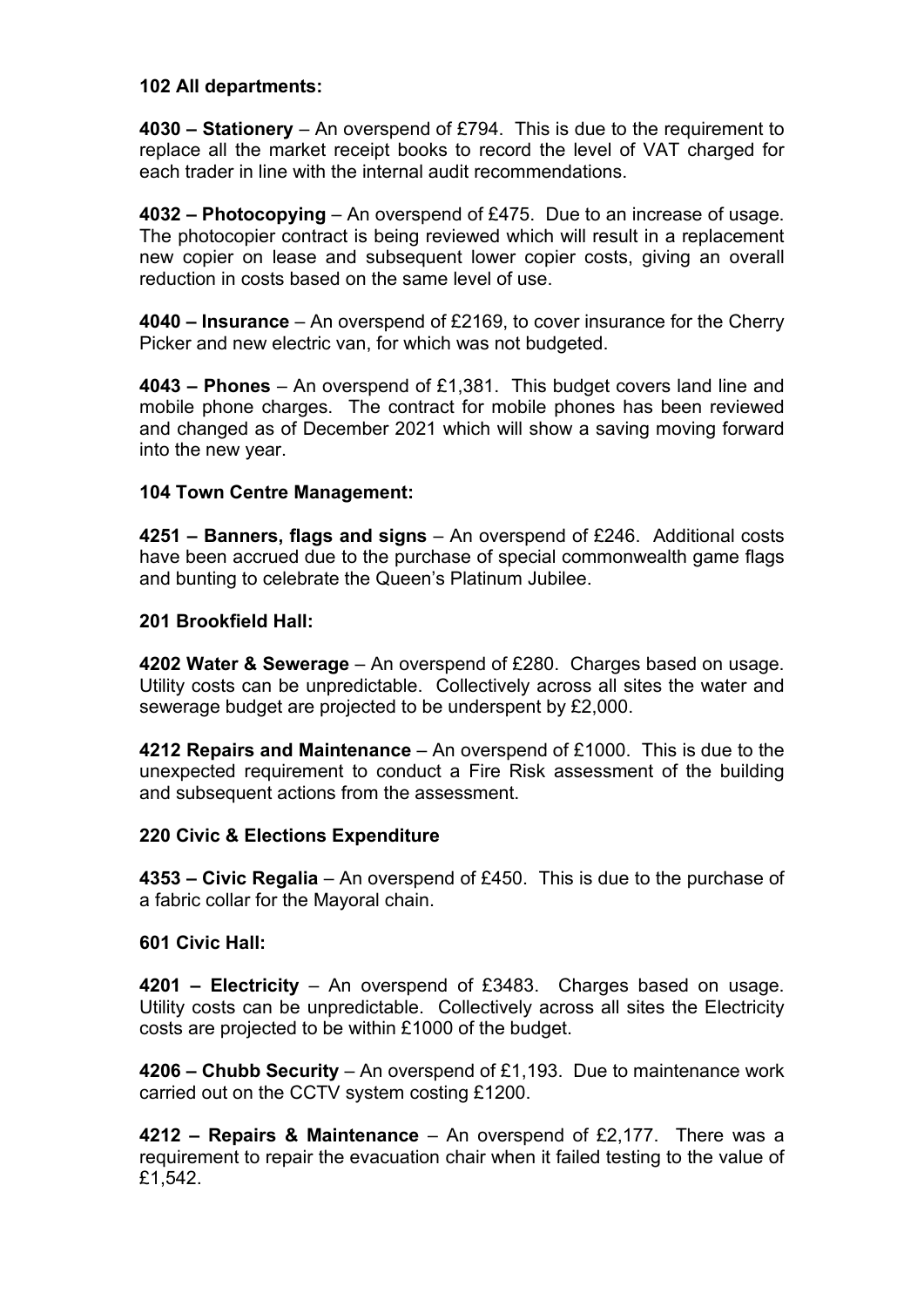**4220 – General Equipment** - An overspend of £404. There was a requirement to purchase protective tile mats, to protect the Civic Hall dance floor for an event.

**6101 – Purchase of Drink** – An overspend of £18,096. The budget for purchasing bar drinks was significantly reduced for 2021/22 due to Covid. But as events have become more regular there has been a requirement to replenish the bar stock to accommodate events. The additional cost of the drinks will be offset by the increased income, from an anticipated £50,000 income to £92,299 year to date received.

**6113 – Equip purchase light/sound** – An overspend of £619. Some of the cost of the protective tile mats were coded to this cost centre to help balance out the overspend within General equipment.

**6117 – Annual Mech Rigging inspection** – An overspend of £250. There was an underestimation on the yearly cost of the inspection.

#### **602 Market:**

**4206 – Chubb Security** – An overspend of £801. Due to maintenance work carried out on the CCTV system costing £1200 as with the Civic Hall.

**4212 – Repairs & Maintenance** – An overspend of £4,507. This is due to the purchase of new gazebos in March 2021 as there were sufficient funds in 2020/21 budget, but the invoice was received 30 March 2021 so was paid in the new financial year.

**4220 – General Equipment** – An overspend of £1,119. As above the purchase of the gazebos was costed to the two cost codes to balance out the overspend.

**6104 – Equipment service/maintenance** – An overspend of £1,235. This is due to a repair required to a market roller shutter of £1,709.

#### **606 Tourism:**

**4053 – Worldpay** – An overspend of £2,389. This is due to an increase in card processing including the introduction of card transactions for market trader rents.

#### **Income**

Whilst the above codes show a predicted overspend, in some cases the overspend can be offset from income received. During 2021/22 the Town Council reduced the level of expected income due to the ongoing pandemic. However, at year end the projected income is likely to be circa £190,000 more than budgeted. The majority of this additional income has been received through the Civic Hall, with an additional £153,900 received above the amount budgeted as of 16 March 2022.

Overall, the projected expenditure for 2021/22 is expected to be just under the budget of £1,196,515, with an increase in the projected income of